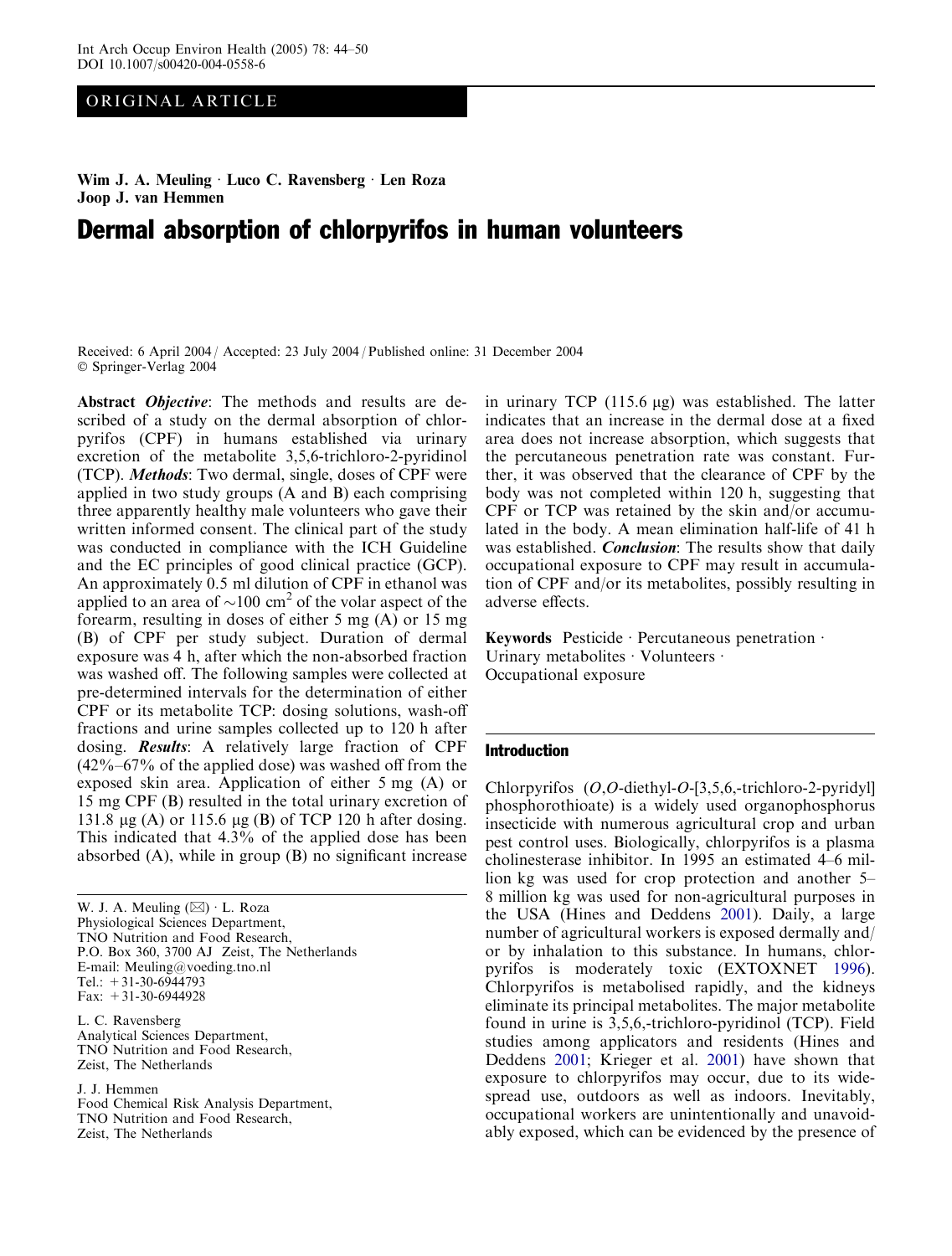TCP in urine. Work activities and exposure levels of 41 termiticide applicators using chlorpyrifos resulted in a positive linearly correlated relationship of airborne chlorpyrifos levels and urinary TCP levels (Hines and Deddens [2001](#page-6-0)). In another study performed by Griffin et al. [\(1999](#page-6-0), [2000\)](#page-6-0) it was found that, on average, half of the applied amount of chlorpyrifos could be recovered from the skin surface but only 1% could be recovered as urinary metabolites. However, due to the in vivo nature of the experiment no information was obtained about the rate at which chlorpyrifos penetrated the skin (Griffin et al. [1999\)](#page-6-0). Investigators from the same group (Griffin et al. [2000](#page-6-0)) studied the rate of dermal penetration using an in vitro human skin model. The major fraction of the topically applied amount of chlorpyrifos appeared to be retained in the skin. Only one pharmacokinetic study of chlorpyrifos in humans has been reported in which the blood and urine elimination half-life of TCP after high, oral and dermal doses of diluted chlorpyrifos was estimated (Nolan et al. [1984](#page-6-0)). The elimination half-life was calculated to be approximately 27 h. The objective of the present study was to determine the dermal absorption of chlorpyrifos in humans under controlled conditions and to establish the relationship between the dose of chlorpyrifos and its metabolite TCP excreted in urine after topical application of two doses of chlorpyrifos to a fixed skin area. The results will be helpful in establishing a biological monitoring strategy to be used in field practice and to assess the risk for agricultural workers more accurately.

## Materials and methods

# Test substance and chemicals

Chlorpyrifos (CAS registry number 2921-88-2) with a purity of >99.2% was purchased from Sigma-Aldrich Chemie B.V., Zwijndrecht, Netherlands. Methanol, HPLC grade, Rathburn Chemicals, was obtained via Brunschwig Chemie, Amsterdam, and The Netherlands. All other chemicals used were of the highest commercial grade available.

## Subjects and study procedures

Six healthy male subjects participated in this study. They were recruited from the pool of volunteers at TNO Nutrition and Food Research. Candidate subjects were informed verbally on the study, about the aim, the study procedures, the constraints, the insurance cover and the financial compensation. In advance they received written information on the study that fully covered the oral information given. They underwent medical screening, which included a physical examination, an interview with the medical investigator, based on a completed health questionnaire, and a visual inspection of the application sites. All subjects participated with written informed consent. The demographic and anthropometric data of the subjects, on average, were: age 30.5 years (range 20–42 years), body weight 75.1 kg (range 67– 81 kg), height 183 cm (range 180–188 cm). The study protocol was drafted in accordance with, and the study was conducted according to, the ICH Guidelines for good clinical practice (GCP) (ICH topic E6), adopted on 1 May 1996 and implemented on 17 January 1997, and the Principles of GCP for the conduct of clinical trials, according to the European Union Directive 91/ 507/EC. The study protocol was approved by the independent Medical Ethics Committee (METC-TNO). The clinical part of the study was conducted from 19–25 September 2000.

## Study design

Six eligible subjects participated with informed consent in this study and were divided into two sub-groups, A and B. Application of the study substance was performed as described earlier (Meuling et al. [1991](#page-6-0), [1993\)](#page-6-0). In brief, an area of approximately  $100 \text{ cm}^2$  $(5.95\times16.90)$  cm was delineated at the volar aspect of one forearm of each volunteer; approximately 0.5 ml of a dilution of chlorpyrifos in ethanol was applied by pipette to this area, resulting in approximately 5 mg (group A) or 15 mg (group B) of chlorpyrifos per subject, and was spread uniformly with a glass slide. The amount to be applied was determined as the established concentration of the two test solutions multiplied by the volume of the applied test dilution minus the dose retained on the glass slide. Duration of the dermal exposure was 4 h, during which the coated area was not covered or occluded. To avoid accidental removal of the formulation due to contact with clothing all subjects were instructed to avoid any such contact. During exposure the subjects were confined to a designated room (exposure cabin) at constant temperature  $(T)$  and relative humidity (RH)  $(T=23^{\circ}\text{C}; \text{RH}=50\%)$ , under constant medical surveillance by a nurse. Exposure was terminated by our washing off the amount of chlorpyrifos still present on the skin surface (see below).

## Skin wash samples

At 4 h after the onset of exposure, we washed off any excess of the applied amount still present on the skin by wiping ten times with cotton wool rolls wetted with water. To avoid the possible influence of the skin absorption process due to extraction of the skin or penetration-enhancing effects by substances, we used water instead of a soap containing washing fluid. Five wash-off samples (two consecutive washes pooled per sample) were stored at  $4-8$ °C for a maximum of 2 days, after which the determination of chlorpyrifos was initiated. A typical example of the results of the washing procedure is depicted in Fig. [1.](#page-2-0)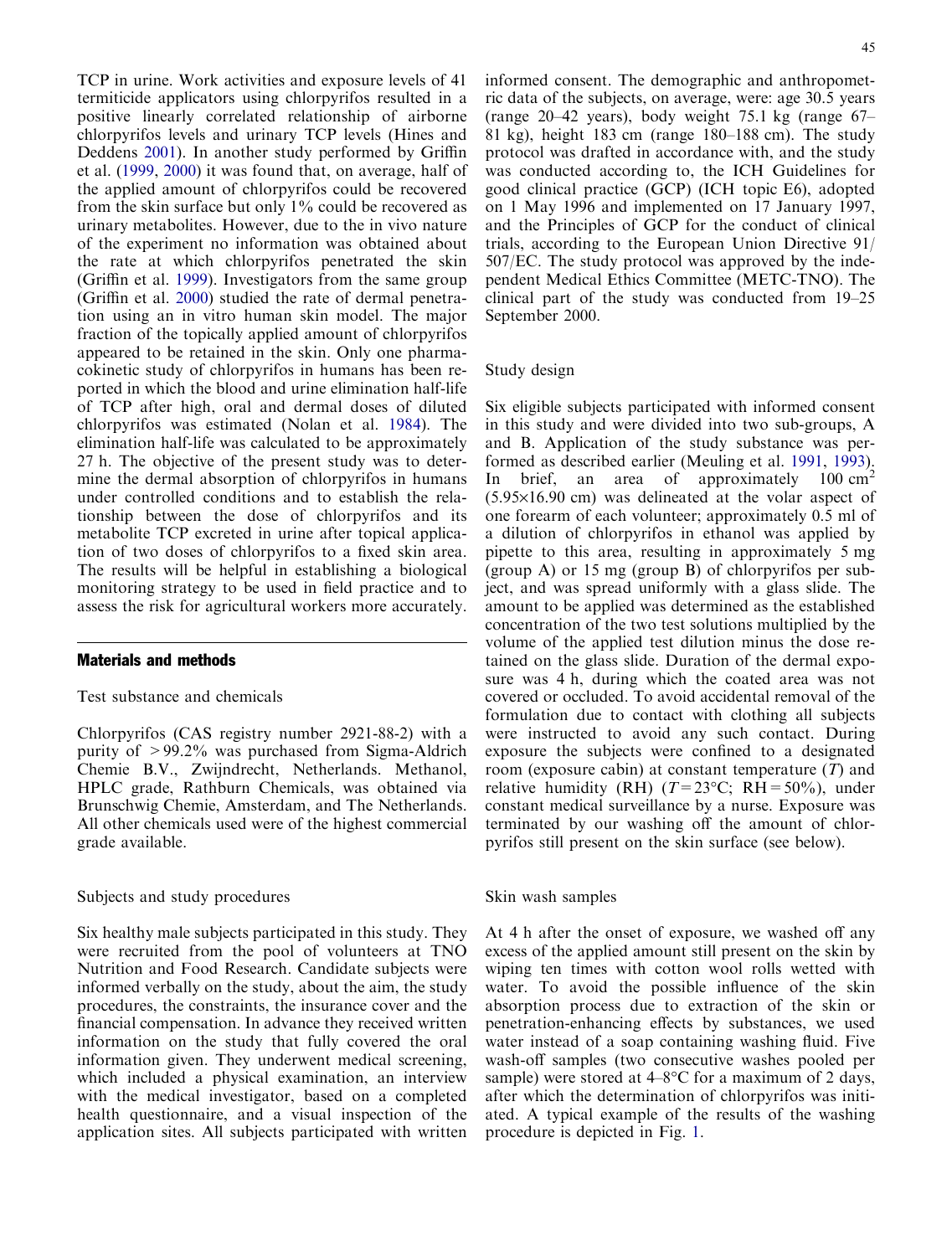<span id="page-2-0"></span>

Fig. 1 Typical example of the results of the skin-washing procedure. Five wash-off samples (two consecutive wetted cotton wool rolls pooled per sample) were used

## Urine samples

From the onset of the experiment the subjects collected all produced urine in various fractions, covering the periods from 0–4, 4–8, 8–12, 12–24, 24–48, 48–72, 72–96, and 96–120 h after the onset of exposure. Additionally, a pre-exposure sample had been collected. In total, nine samples per subject were collected, most of them at home. Subjects recorded, on the labels of the appropriate containers, the time of voiding. They were instructed to store the samples in a cool and dark place awaiting transportation to TNO. When the urine samples were received, voiding times and the amount of urine, by weight, were registered.

#### Analysis of chlorpyrifos

All materials used for application, i.e. the dosing solution, the glass slides and the cotton wool rolls for the skin wash, were analysed for chlorpyrifos. Chlorpyrifos was analysed by isocratic, reversed phase HPLC and UV-detection at 289 nm. Methanol was used for extraction of chlorpyrifos from the glass slides and the cotton wool rolls. The samples were analysed by a system consisting of an autosampler (Separations, Model Spark), a pump (Separations, Model-300), a UV-detector (Spectra-Physics, model SP 8490) and a column (Bio-Sil C18, 150 mm  $\times$  4.6 mm  $\times$  5 µm). The injected volume was 15 ll, and the flow rate was 1.0 ml/min, including water: acetonitrile 1:3 (v/v) as eluents.

The limit of detection (LOD) for chlorpyrifos was defined as noise (top–bottom) increased with three-times half noise (top–bottom), based on analyses of blanks. The LOD for chlorpyrifos from the cotton wool rolls and glass slides was 0.037 and 0.074 mg/l, respectively. The limit of quantification (LOQ) was defined as noise (top–bottom) increased with ten-times half noise (top–

bottom), based on analyses of blanks. The LOD for the cotton wool rolls and glass slides was 0.088 and 0.177 mg/l, respectively. Between-day coefficients of variation for cotton wool rolls and glass slides were  $\leq 6\%$ . The mean recovery rates established (in fourfold) in spiked cotton wool rolls, wetted with water, at two levels of chlorpyrifos, low 0.58 mg and high 11.6 mg, were  $> 92\%$  and  $> 99\%$ , respectively.

## Analysis of TCP

The metabolite TCP was measured in urine by capillary gas chromatography and mass selective detection. To analyse the samples we used an autosampler (AS-2000) and a gas chromatograph (Trace-2000, Carlo Erba) and a Finnigan Trace-MS. One hundred microlitres of concentrated HCl was added per 3 ml urine. Subsequently, the samples were de-conjugated in a water bath at  $90^{\circ}$ C for 1 h. After being cooled to room temperature,  $4 \mu$  of the internal standard ( $\gamma$ -hexachlorocyclohexane) was added. Subsequently, 3 ml of hexane was added, and the samples were extracted for 15 min head-over-heels in a rotary mixer. Thereafter, the samples were centrifuged for 5 min at 5 $\rm{^{\circ}C}$  (ca. 2,100 g) after which the hexane layer was carefully removed. This extraction procedure was repeated once, and the two hexane fractions were combined. To the pooled hexane layers a small amount of  $Na<sub>2</sub>SO<sub>4</sub>$  (anhydrous) was added by spatula. After the samples had been mixed and centrifuged for 5 min (ca. 2,100 g), the hexane layer was pipetted off and transferred to a glass tube. The hexane was evaporated under a gentle stream of nitrogen until dryness. Subsequently, 500  $\mu$ l toluene and 5  $\mu$ l (bis)-trimethylsilylacetamide (BSA) were added to the tubes to derivatise the samples (1 h incubation at room temperature). The sample was transferred to a 2-ml vial with a glass insert, capped and analysed. The gas chromatographic conditions were the following: column Zebron ZB-1, 30 m  $\times$  0.25 mm ID  $\times$  0.25 µm df, oven temperature, initial 90°C for 1 min then at  $5^{\circ}/$ min to 200°C for 5 min, then at  $20^{\circ}/\text{min}$  to  $250^{\circ}$ C for 5 min. Injection volume 1 µl, injector temperature 200°C. Type: splitless, split flow 50 ml/min, splitless time 1.0 min. During the analysis runs, selective ions were monitored (mass-ions 181 and 183 for  $\gamma$ -hexachlorocyclohexane and 254 and 256 for derivatised 3,5,6-trichloro-pyridinol, respectively). The LOD was determined as the average TCP concentration raised with three-times the standard deviation: 5.4  $\mu$ g/l. For the LOQ the average concentration was taken raised with ten-times the standard deviation:  $13.4 \mu g/l$ . The between-day coefficient of variation for the method was  $\leq 6\%$ .

#### **Results**

Six male volunteers who gave informed consent were selected and divided into two groups (A and B). Two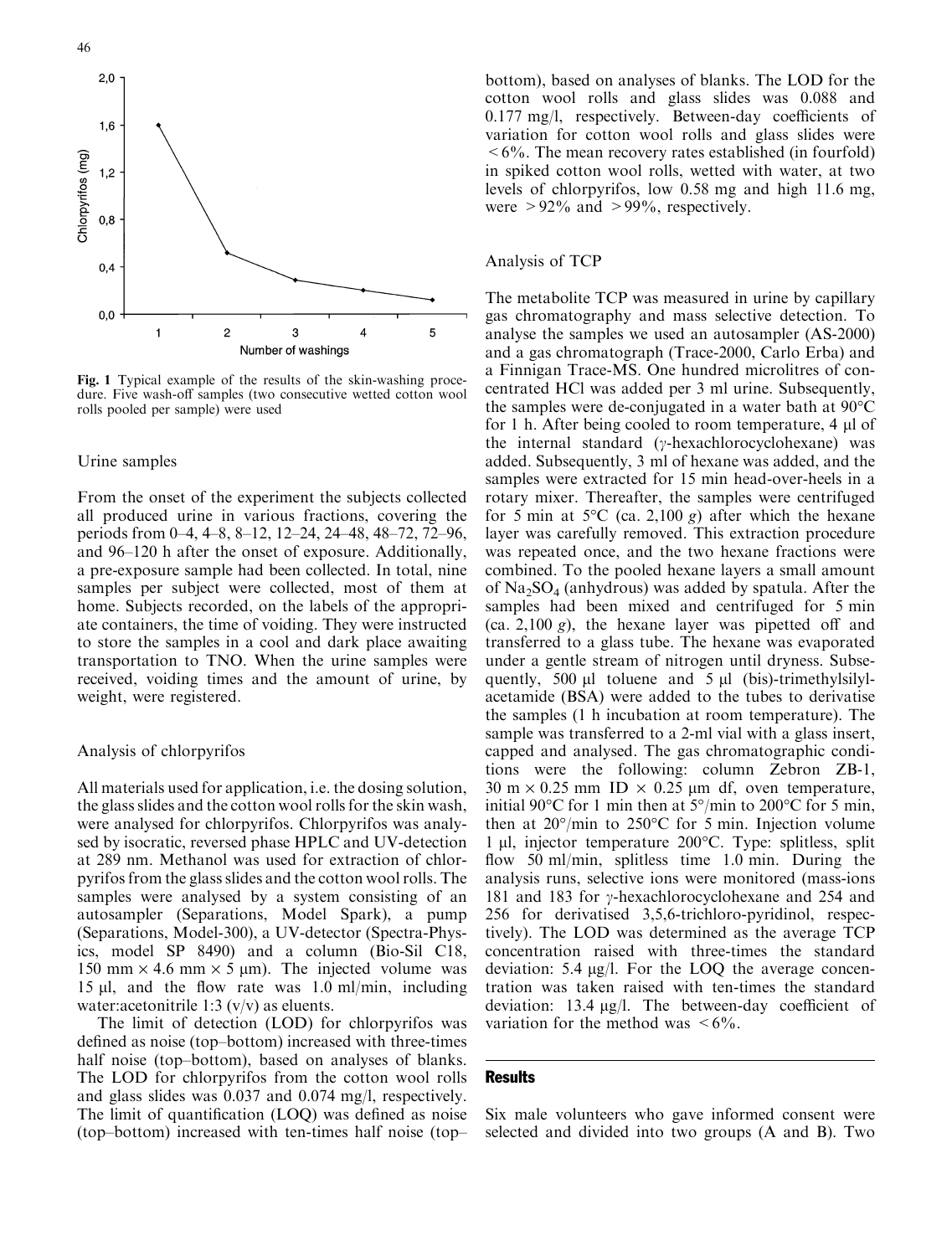<span id="page-3-0"></span>doses of chlorpyrifos were applied, the concentrations of which were determined by HPLC analysis: which were determined by HPLC analysis:  $10.8 \pm 0.07$  mg/ml and  $32.39 \pm 0.39$  mg/ml were used for groups A and B, respectively. Approximately  $500 \mu l$  of each of these two dosing solutions was applied to the skin  $(100 \text{ cm}^2)$  of the forearm of each of the three subjects and was uniformly spread with glass slides. In Table 1 the amount of test formulation applied is shown.

All six participants completed the study and none showed signs or symptoms of adverse dermal or systemic effects related to the applied dermal dose of chlorpyrifos. The net amount applied was calculated from the applied amount minus that recovered from the glass slides used to spread out the dosing solutions over the skin areas. This amounted to  $5.39 \pm 0.01$  mg and  $16.16 \pm 0.01$  mg for groups A and B, respectively.

Recovery of test formulation in skin wash

At 4 h after application of the test formulation the exposed skin area was washed by being wiped ten times

Table 1 Recovered chlorpyrifos in skin wash samples

| Subject                       |                                                                 | Applied net Amount washed off |                               | Potentially             |
|-------------------------------|-----------------------------------------------------------------|-------------------------------|-------------------------------|-------------------------|
|                               | amount<br>(mg)                                                  | (mg)                          | Percentage of<br>applied dose | absorbed<br>$dose$ (mg) |
| Group A                       |                                                                 |                               |                               |                         |
| 01                            | 5.38                                                            | 1.54                          | 28.6                          | 3.8                     |
| 02                            | 5.39                                                            | 2.56                          | 47.4                          | 2.8                     |
| 02                            | 5.39                                                            | 2.68                          | 49.8                          | 2.7                     |
| Mean $\pm$ SD 5.39 $\pm$ 0.01 |                                                                 | $2.26 \pm 0.63$               | $42.0 \pm 11.6$               | $3.1 \pm 0.6$           |
| Group B                       |                                                                 |                               |                               |                         |
| 04                            | 16.15                                                           | 10.04                         | 62.2                          | 6.1                     |
| 0.5                           | 16.14                                                           | 12.81                         | 84.6                          | 2.3                     |
| 06                            | 16.16                                                           | 8.66                          | 53.6                          | 7.5                     |
|                               | Mean $\pm$ SD 16.15 $\pm$ 0.01 10.50 $\pm$ 2.12 66.8 $\pm$ 16.0 |                               |                               | $5.3 \pm 2.7$           |



Fig. 2 Mean ( $\pm$  SD) amount of urinary TCP (µg) excreted per urine sample collected (study group B)

with cotton wool rolls, wetted with water. In Table 1 the total fraction of recovered chlorpyrifos from the skin of each volunteer is shown and expressed relative to the applied dose. Subtraction of the amount of chlorpyrifos recovered in the skin wash from the amount applied to the skin yields the amount that is defined as the 'potentially absorbed dose' (PAD) by the body. This PAD is also expressed in Table 1.

#### Concentration of TCP in urine samples

During the 120 h from the onset of exposure to chlorpyrifos, all urine produced had been collected in nine fractions (including a blank) per subject. The amount of each urine sample was determined by weighing (N.B. the density of urine was assumed to be 1 kg/l). The total amount of TCP excreted was determined through analysis of the urinary concentration of TCP multiplied by the total weighed amount of urine. In all urine samples



Fig. 3 Mean  $(\pm$  SD) cumulative urinary TCP ( $\mu$ g) excreted amount per urine sample collected (study group A)



Fig. 4 Mean  $(\pm$  SD) cumulative urinary TCP (ug) excreted amount per urine sample collected (study group B)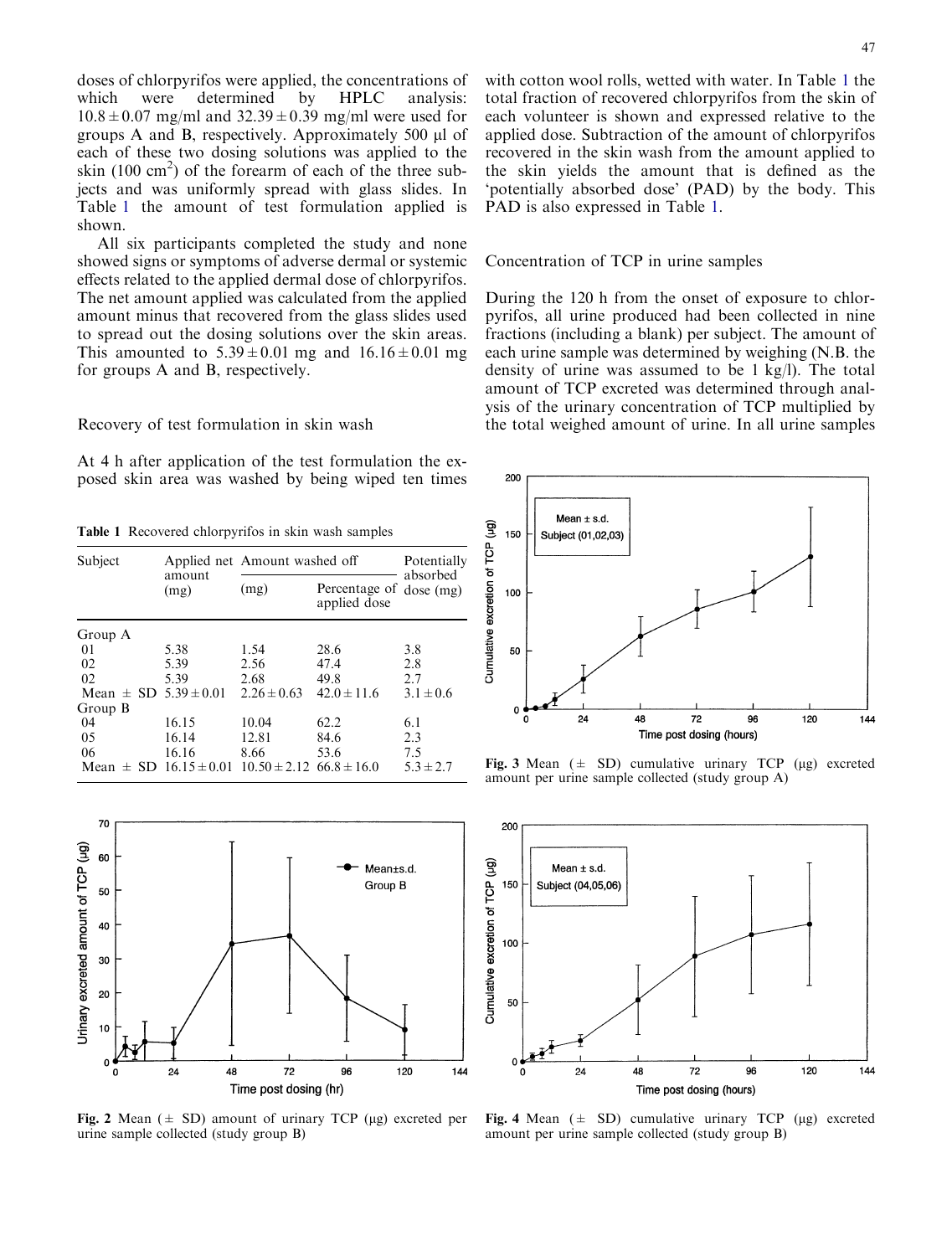up to120 h after dosing (except for one sample of subject 04) TCP levels above background could be established. The cumulative total amount of urinary TCP was calculated to be, on average,  $131.8 \pm 42.7$  µg (range: 94.3– 178.3 µg) and  $115.6 \pm 52.8$  µg (range: 62.9–168.6 µg) for groups A and B, respectively. In Fig. 2 [the individual](#page-3-0) [cumulative urinary excreted amount over 120 h per](#page-3-0) [subject in group B is shown. On average, the level of](#page-3-0) [urinary TCP peaked in the 48–72 h sampling. Thereaf](#page-3-0)[ter, the excreted amount per 24 h gradually decreased](#page-3-0) [but was still above background level for the 96–120 h](#page-3-0) [period.](#page-3-0)

Expressing the urinary excretion results as the (mean  $\pm$  SD) cumulative excreted amount of TCP versus time for the two subgroups, we obtained the following values (Figs. 3 [and](#page-3-0) 4).

Calculated absorbed amount of chlorpyrifos

Since, in this study, all urine produced per subject was collected, the total amount of TCP excreted over 120 h could be established and was used to predict the amount of chlorpyrifos absorbed by the body.

Taking the molecular weights of CPF  $(MW = 350.6)$ and TCP ( $MW = 198.4$ ) and the excreted amount of TCP into account, we calculated the systemically absorbed amount of chlorpyrifos.

Results are summarised in Table 2.

## **Discussion**

Although studies with animal and in vitro models may provide useful information with respect to the assessment of pesticide exposure, the most reliable approach to study pesticide exposure and percutaneous penetration is a human volunteer study (Meuling et al. [1991](#page-6-0); Ross et al. [2000](#page-6-0)). Studies with human volunteers have the following advantages over animal studies: (a) daily practice situations can be simulated and (b) direct translation of the results is possible without extrapolation and the use of uncertainty factors. Additionally, subjects can be selected in such a way that a particular 'population at risk' can be studied in more detail. In the present study chlorpyrifos was applied to the skin (volar aspect of the forearm), and its absorption into the body was investigated. As the acceptable daily intake (ADI) of chlorpyrifos is 0.01 mg/kg b.w., it was estimated from literature on dermal absorption of chlorpyrifos that a single application of the dosing solutions to a skin area of  $100 \text{ cm}^2$  would not result in systemic levels exceeding five-times the ADI. At 4 h after application the amount of chlorpyrifos that was recovered from the skin was determined. By subtracting this amount from the applied dose, we calculated the potentially absorbed dose of chlorpyrifos. The actual absorbed dose was calculated after determination of the levels of the principal metabolite, TCP, in urine collected up to 120 h after dosing.

Application of 5 mg chlorpyrifos to  $\sim$ 100 cm<sup>2</sup> skin for 4 h resulted in a PAD of  $\sim$ 3 mg, and application of 15 mg to the same area resulted in a potentially absorbed dose of  $\sim$ 5 mg chlorpyrifos. This means that a threefold increase in the applied dose of chlorpyrifos to the same area resulted in not more than a 1.7-fold increase in the PAD. The dose actually absorbed, calculated from the levels of urinary TCP, was around  $220 \mu$ g chlorpyrifos for both doses, indicating that a threefold increase in the applied dose did not result in increased absorption. Apparently, a relatively large fraction of chlorpyrifos is retained by the body, possibly in the stratum corneum. The results suggest that the percutaneous penetration rate is constant and was not affected by the increase in the dermal dose.

To date, two other human volunteer studies with chlorpyrifos have been reported. In a study by Nolan et al. [\(1984](#page-6-0)), on average, 416 mg chlorpyrifos (5 mg/kg b.w.) in an organic solvent was applied topically to an area of approximately  $100 \text{ cm}^2$ . In that study the exposure period was 12–20 h, dependent on the subjects' personal bathing/showering habits. No washed-off amount was established. It could be shown that 1.28%  $(\pm 0.83)$  of the applied dose was recovered in urine as TCP, and the elimination half-life in urine was calculated to be 26.9 h.

In a more recent study described by Griffin et al. ([1999](#page-6-0)) approximately 28.6 mg of chlorpyrifos in water was applied to volunteers for 8 h on an area of ca. 78 cm<sup>2</sup> of the volar aspect of the forearm. After dosing,

Table 2 Absorbed amount of chlorpyrifos calculated relative to the applied dose and the PAD

| Subject       | Cumulative excreted<br>TCP (µg) | Calculated equivalent<br>chlorpyrifos $(\mu g)$ | Applied dose<br>$CPF$ (mg) | Absorbed CPF relative<br>to the applied dose $(\% )$ | Potentially absorbed<br>$dose$ (mg) |
|---------------|---------------------------------|-------------------------------------------------|----------------------------|------------------------------------------------------|-------------------------------------|
| Group A       |                                 |                                                 |                            |                                                      |                                     |
| -01           | 94.3                            | 166.6                                           | 5.38                       | 3.10                                                 | 3.8                                 |
| 02            | 123.0                           | 217.3                                           | 5.39                       | 4.03                                                 | 2.8                                 |
| 03            | 178.3                           | 315.0                                           | 5.39                       | 5.84                                                 | 2.7                                 |
| Mean $\pm$ SD | $131.8 \pm 42.7$                | $232.9 \pm 75.5$                                | $5.39 \pm 0.01$            | $4.32 \pm 1.39$                                      | $3.1 \pm 0.6$                       |
| Group B       |                                 |                                                 |                            |                                                      |                                     |
| -04           | 168.6                           | 297.9                                           | 16.15                      | 1.73                                                 | 6.1                                 |
| 05            | 63.0                            | 111.3                                           | 16.14                      | 0.69                                                 | 2.3                                 |
| -06           | 115.2                           | 203.5                                           | 16.16                      | 1.26                                                 | 7.5                                 |
| Mean $\pm$ SD | $115.6 \pm 52.8$                | $204.2 \pm 93.3$                                | $16.15 \pm 0.01$           | $1.23 \pm 0.52$                                      | $5.3 \pm 2.7$                       |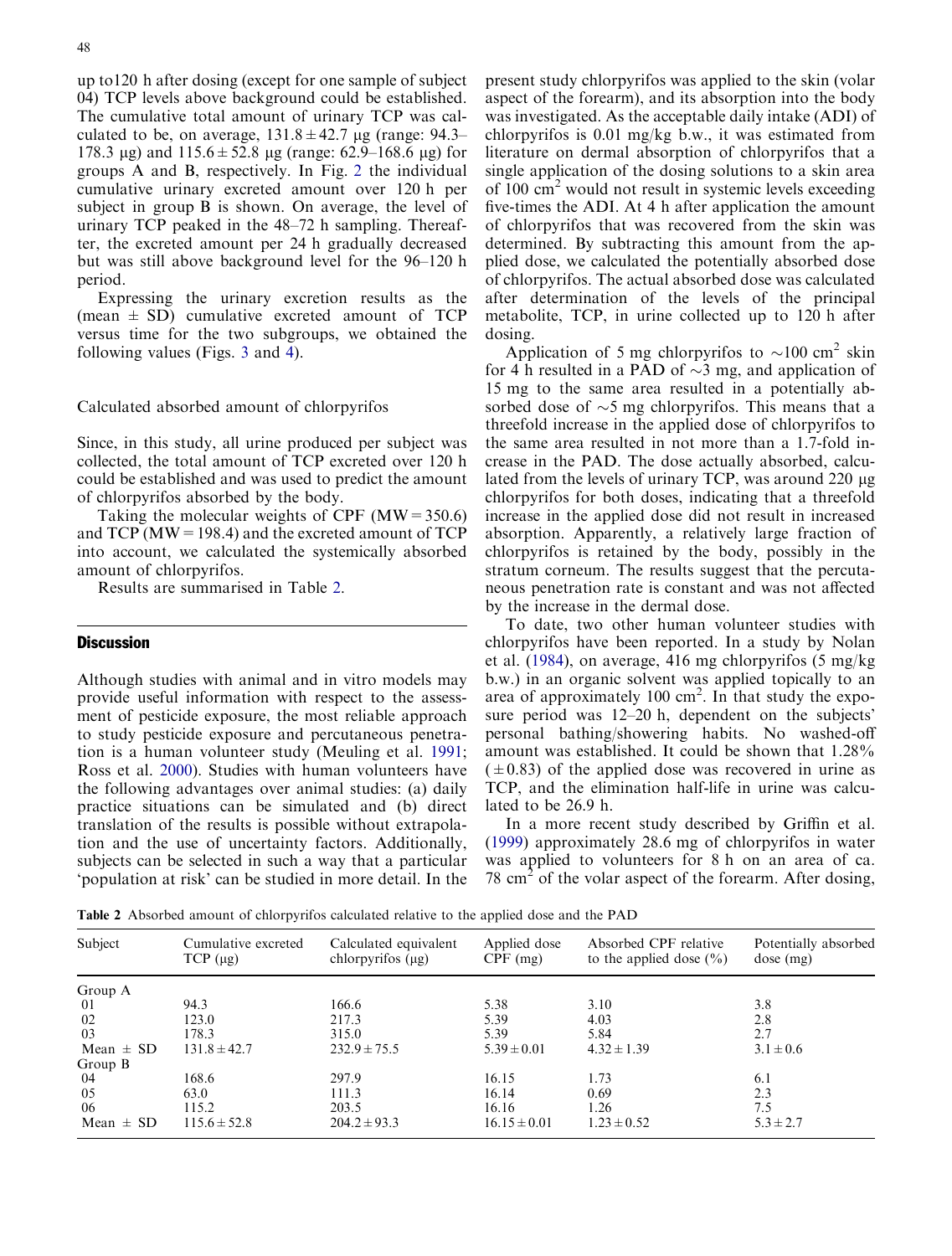blood and urine samples were collected for 24 h and 100 h, respectively, and analysed for CPF and the sum of the alkylphosphate and alkyldithiophosphate metabolites of CPF. The results showed that approximately 1% of the applied dermal dose was recovered as the urinary metabolites, while, on average, 53% of the applied dermal dose was washed off after 8 h. The elimination half-life was calculated to be, on average, 41 h (range 27–88 h). The maximum concentration of urinary metabolites occurred, on average, at about 24–48 h after dosing. Clearly, the dose per skin area in the two reported studies differ widely; however, the relative absorbed doses were approximately equal. This is in contrast with the usual observation that the relative absorbed dose will decrease with increasing dermal doses [European Centre for Ecotoxicology and Toxicology of Chemicals (ECETOC) [1993\]](#page-6-0).

In order to investigate the dose–response relationship for realistic exposures, we applied, in the present study, approximately 5 mg/100 cm<sup>2</sup> and 15 mg/100 cm<sup>2</sup> to two groups of volunteers, resulting in doses of 0.067 mg/kg b.w. and 0.199 mg/kg b.w., respectively. The amounts applied in the present study were somewhat lower than those applied in the study by Griffin et al. ([1999](#page-6-0)) and were much lower than those in the study by Nolan et al. ([1984\)](#page-6-0). The maximum concentration of urinary TCP peaked at approximately 48–72 h after dosing for both dermal doses. The percentage of the applied dose recovered in urine was established to be  $4.32 \pm 1.4\%$  and  $1.23 \pm 0.52\%$  for the 5 mg and 15 mg dosing experiment, respectively. These findings are in agreement with those reported by Nolan et al. ([1984](#page-6-0)) and Griffin et al. ([1999\)](#page-6-0). In addition, the skin-wash results (53%) in this study are in line with our results (range 42–68%). Based on the results achieved in our study, an elimination half-life of, on average, 41 h (range 39–42 h) could be calculated, which is also in excellent agreement with the results from the aforementioned study.

In the literature, the results of a dermal application study are frequently reported as 'percentages of the applied amount excreted in urine'. Nevertheless, it has been stated that expression of absorption data as a percentage of the applied dermal dose is hardly applicable, since these percentages will increase with decreasing dermal doses (ECETOC [1993\)](#page-6-0).

The PAD, defined as the applied amount minus the amount washed off after a certain exposure period, is a more reliable way to express and compare results (Meuling et al. [1991,](#page-6-0) [1993](#page-6-0)).

It was observed in our study (Figs. 2, 3 and [4\) that](#page-3-0) [the urinary excretion of TCP was not complete within](#page-3-0) [120 h after dosing, which means that the clearance of](#page-3-0) [chlorpyrifos by the body had not been completed. This](#page-3-0) [suggests that chlorpyrifos, or its metabolite TCP, may](#page-3-0) [have been retained by the skin and/or had been accu](#page-3-0)[mulated in the body. Although both Nolan et al. \(1984\)](#page-6-0) and Griffin et al. [\(1999\)](#page-6-0) reported urinary elimination half-lives of 26.9 h and 41 h, respectively, neither of them concluded that chlorpyrifos may be retained by the skin or may be accumulated in the body. Even Nolan et al. ([1984\)](#page-6-0) concluded that ''based on the kinetics following a single dermal dose, chlorpyrifos and its principal metabolite, TCP, have a low potential to accumulate in man on repeated exposure''. In general, it takes five half-lives to reach nearly complete clearance  $(>96.9\%)$  of a substance from the body. For a half-life of approximately 41 h this indicates that it will take more than 8 days before a complete clearance will be achieved. In this respect it is also important for it to be realised that the calculation of the systemically absorbed dose of chlorpyrifos after dermal application, using the amount of urinary TCP, is bound to lead to underestimation, since the clearance was not completed and no corrections were made for incomplete excretion or metabolism (Feldman and Maibach [1974](#page-6-0)). The latter correction factor can be established only by an i.v. administration study that follows urinary excretion.

On the basis of the results of an in vitro percutaneous penetration study (Griffin et al. [2000\)](#page-6-0) it has been concluded that the majority of a dermal dose of chlorpyrifos (56–66%) was still present at or in the surface of the skin 24 h after application, and that chlorpyrifos could be retained in a skin reservoir (stratum corneum) and, therefore, may be released over a longer period. These findings are in line with our results and support the conclusion that chlorpyrifos may be retained by the skin. After removal from the skin surface, chemicals remaining within the skin can become systemically available (Reddy et al. [2000](#page-6-0)). However, the fraction of chemical in the skin that eventually enters the body depends on the relative rates of percutaneous transport and epidermal turnover (i.e. stratum corneum desquamation). A number of investigators have dealt with this phenomenon with regard to assessing the risk of chemicals more accurately (Reddy et al. [2000;](#page-6-0) Jung et al. [2003](#page-6-0); Yourick et al. [2004](#page-6-0)). From an occupational point of view exposure to pesticides occurs frequently and, in certain periods, more or less on a daily basis; thus, repeated exposure to a substance is common practice. With respect to chlorpyrifos, the reported long half-life may play a crucial role when health risks for workers have to be assessed by biological monitoring via urinary excretion. Interpretation of these results may not be a straightforward process due to the influence of possible accumulation of the substance under investigation. Therefore, the setting up of a sampling strategy for biological monitoring is warranted, with precautions taken to avoid repeated exposure during the sampling period.

#### Conclusions

It is concluded from this study that:

– A relatively large amount of chlorpyrifos was washed off the skin after 4 h of application, at an average range of 42%–67% of the applied dose.